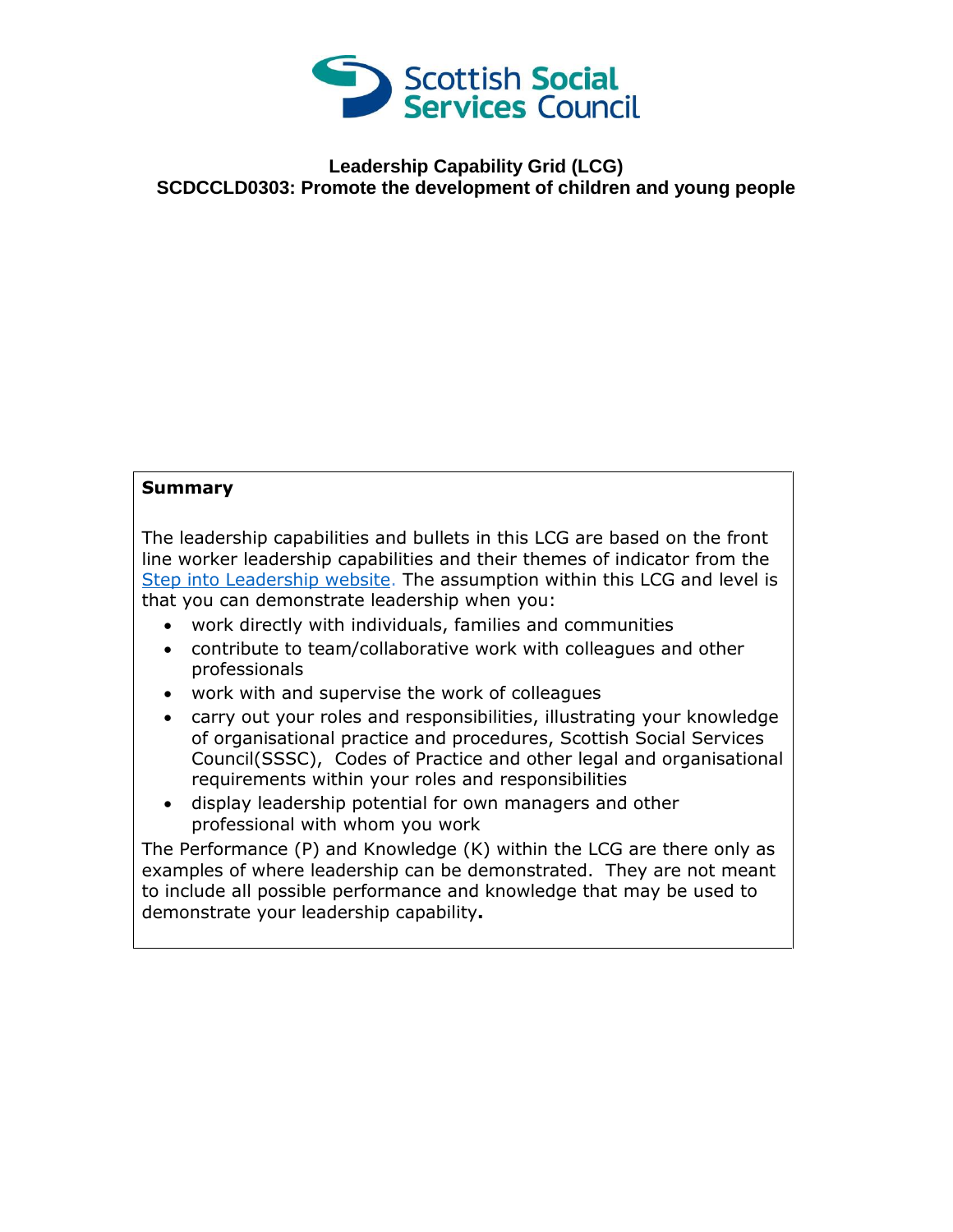

## **Leadership Capability Grid (LCG) SCDCCLD0303: Promote the development of children and young people**

| Leadership<br>capabilities         | When promoting the development of children and young people you can<br>demonstrate leadership capabilities by:                                                                                                                                                                                                                                                                                                                                                              |
|------------------------------------|-----------------------------------------------------------------------------------------------------------------------------------------------------------------------------------------------------------------------------------------------------------------------------------------------------------------------------------------------------------------------------------------------------------------------------------------------------------------------------|
| <b>Vision</b>                      | Providing a vision for those with whom you work and your organisation when<br>you:<br>• See how best to make a difference when providing active support<br>$(P12, 13, 14, 16, 20; K2, 11, 16, 22, 69, 71, 72)$<br>• Communicate and promote ownership of the vision when working with others<br>(P4,11,12,13,14,16,19; K2,11,12,16,17,47,72) and when recording and<br>reporting (P10,11; K35,36,37,70)<br>• Promote social service values through active participation and |
|                                    | personalisation (P10,12,13,14,19,20; K1-5,11,12,16-19,66,72) when<br>working with others and when recording and reporting ( $P10,11$ ;<br>$K32-34)$<br>• See the bigger picture when demonstrating knowledge and practice of<br>organisational, local and national policies and procedures<br>$(P7, 9, 11, 21; K6, 8, 9, 35, 36, 37, 51, 65)$                                                                                                                               |
| Self-                              | Displaying self leadership when you:                                                                                                                                                                                                                                                                                                                                                                                                                                        |
| leadership                         | • Demonstrate and adapt leadership in response to changing needs and<br>preferences (P13-21;<br>$K$ 28,45,47,68,71)<br>• Improve own leadership $(P21; K20,28)$<br>• Demonstrate and promote resilience when adapting practice and overcoming<br>barriers (P19-21; K28,42,58)<br>• Challenge discrimination and oppression $(P3; K4,42,58,59)$                                                                                                                              |
| <b>Motivating</b><br>and inspiring | Motivating and inspiring others when you:<br>• Inspire people by personal example $(P12, 18, 21; K14 - 20)$<br>• Recognise and value the contribution of others $(P8, 10, 11, 13, 14, 16, 19, 20;$<br>K9,10,17,20,66)                                                                                                                                                                                                                                                       |
|                                    | • Support the creation of a learning and performance culture $(P8, 10, 11, 19-21;$                                                                                                                                                                                                                                                                                                                                                                                          |